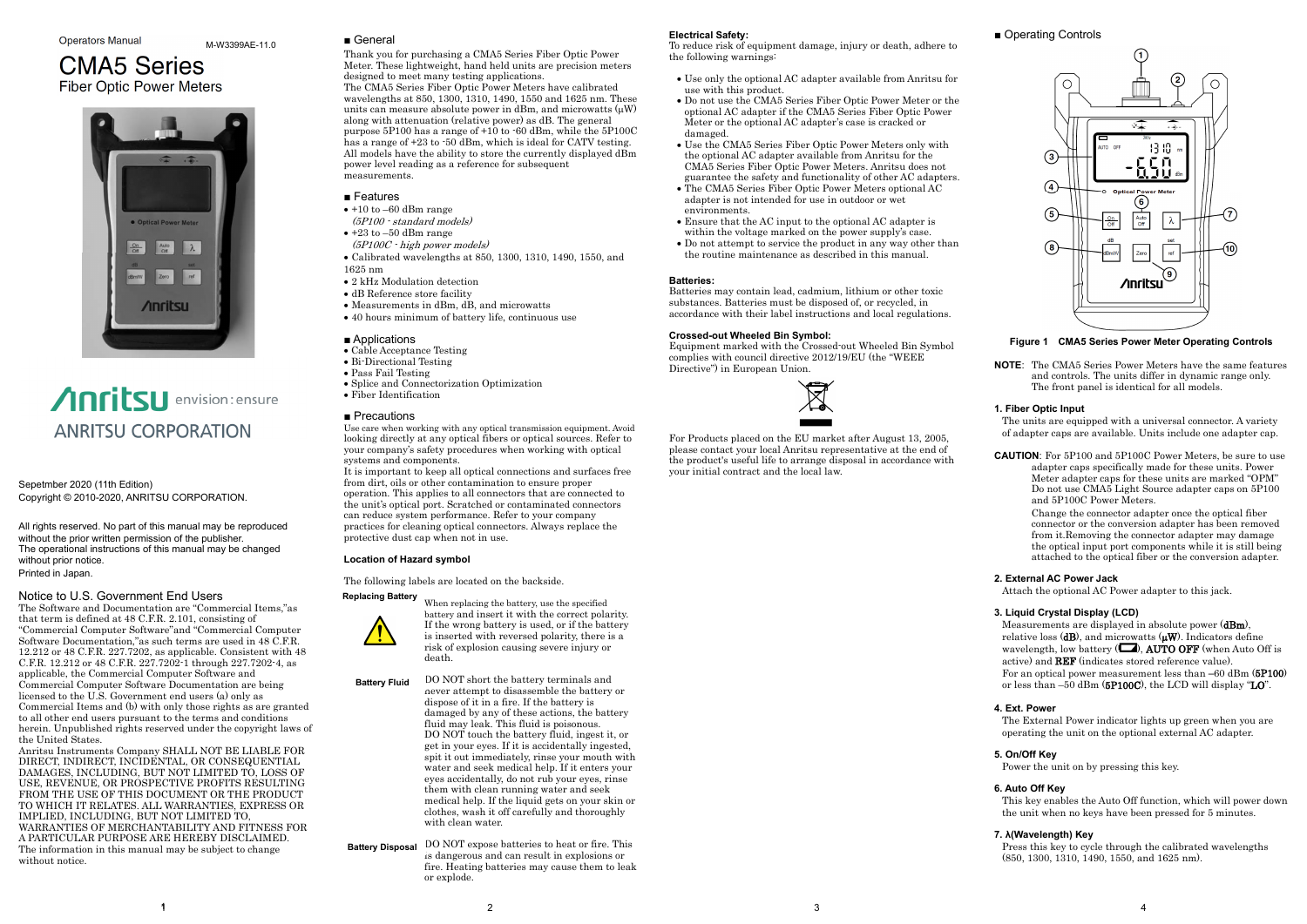#### **8. dBm/W Key**

Press the dBm/W key to toggle the unit's measurement mode between dBm (absolute power) and µW (microwatts). Hold the key until "HELD" is displayed (about 2 seconds) to switch to dB (relative power).

#### **9. Zero Key**

Press the Zero key to automatically zero the power meter. See "Auto Zeroing"on page 2 for details.

#### **10. Ref Key**

Pressing the Ref key momentarily will display the current dBm reference power level for approximately 2 seconds. Holding down the REF key until "HELD" appears in the display (approximately 3 seconds) will store the current dBm reference level. Separate reference values can be saved for each wavelength. These will be retained when power is turned off.

#### ■ Operation

The following procedures use the recommended standards as outlined by the Electronics Industry Association in its publication EIA-445-171.

**NOTE**: Clean all optical ports and connectors, according to your company's procedures, prior to preforming any tests.

#### ■ Optical Loss Measurement **Patch Panel to Patch Panel Test Method**

#### **Verifying Test Jumpers**

Use the following procedure to test all reference jumpers in both directions.

- 1. Use a short jumper to connect the CMA5 Series Power Meter to an optical light source.
- 2. Activate both units.
- 3. Set both units to the same wavelength.
- 4. Set the CMA5 Series Power Meter to dBm mode. The measured level should closely match the output level specified for the optical light source, if not clean the connections again or check for bends in the fiber.
- 5. Press the Ref key on the CMA5 Series Power Meter until the display reads "HELD"
- 6. Reverse the connections and set the CMA5 Series Power Meter to dBm mode. If the loss displayed is 0.5 dB, the jumper is good and will provide a valid test. Otherwise clean the connectors or, if necessary, replace the jumper and repeat steps 4 and 5 until a reading of 0.5 dB or less is achieved.
- 7. Repeat as required for all wavelengths to be tested.



**Figure 2 Patch Panel to Patch Panel**

- 1. Use the procedure in "Verifying Test Jumpers" to verify two test jumpers.
- 2. Use one of the verified jumpers to connect the CMA5 Series Power Meter to an optical light source.
- 3. Activate both units and set both to the desired test wavelength.
- 4. Set the CMA5 Series Power Meter to dBm mode. The measured level should closely match the output level specified for the optical light source, if not clean the connections again or check for bends in the fiber.
	-
- 5. Press the Ref key on the CMA5 Series Power Meter until the display reads "HELD". This eliminates the loss in the lead-in jumper.
- 6. Repeat as required for all wavelengths to be tested.
- 7. Disconnect the end of the test jumper connected to the CMA5 Series Power Meter. Leave the other end connected to the light source.
- 8. Connect the light source to one end of the system to be tested.

Use the second test jumper to connect the CMA5 Series Power Meter to the opposite end of the system to be tested. Power Meter readings will be in dB (hold the **dBm/W** key for 2 seconds to set the unit to dB mode) and include two connector pairs and loss across the fiber.

- 1. Cover the attached fiber connector cap with its dust cap. This will prevent ambient light from entering the power meter's detector.
- 2. Power up the unit.
- 3. Press the Zero key until the display reads "SUCC" indicating successful auto zeroing.
- **NOTE**: If the display reads "ERR"the auto zeroing is not successful. Make sure that the dust cap and connector adapter are securely in place, then press and hold the Zero key again.

**NOTE**: The system under test has two connector pairs. The referencing steps above do not eliminate either connector pair.

#### **Patch Panel to Connector Test Method**



#### **Figure 3 Patch Panel to Connector**

 $5$  6 and  $7$  8 To avoid damage to the CMA5 Series Fiber Optic Power Meters, do not use cable connectors that are dirty or faulty. A dust cap is provided for the optical port, and should be in place when the unit is not in use to prevent foreign material from entering the

- 1. Verify two test jumpers.
- 2. Connect the CMA5 Series Power Meter to the optical light source using the two jumpers and an in-line adapter (use the in-line adapter to connect the two jumpers).
- 3. Activate both units and set both to the desired test wavelength.
- 4. Set the CMA5 Series Power Meter to dBm mode and press the Ref key until the display reads "HELD" This eliminates the loss of the lead-in jumper and references out one connector pair.
- 5. Repeat as required for all wavelengths to be tested.
- 6. Disconnect the test setup at the in-line adapter. Leave the jumpers connected at both the Power Meter and light source, leaving the in-line adapter attached to the jumper that will be attached at the connector end of the fiber under test.
- 7. Connect the light source to one end of the system to be tested. Connect the Power Meter to the opposite end of the system to be tested. Power Meter readings will be in dB (hold the dBm/W key for 2 seconds to set the unit to dB mode) and include one connector pair and loss across the fiber.
- **NOTE:** The system under test has one connector pair only. One of the two pairs is referenced out.

#### **Connector to Connector Test Method**



1. Verify three test jumpers.

- 2. Use two in-line adapters to connect the three jumpers.
- 3. Use the three connected jumpers to connect the CMA5 Series Power Meter to the optical light source.
- 4. Activate both units and set both to the desired test wavelength.
- 5. Set the CMA5 Series Power Meter to dBm mode and press the Ref key until the display reads "HELD" This eliminates the loss of the lead-in jumper and references out two connector pairs.
- 6. Repeat as required for all wavelengths to be tested.
- 7. Remove the middle jumper, leaving the in-line adapters attached to the jumpers connected to the Power Meter and the light source. Leave the jumpers connected to the Power Meter and light source in place.
- 8. Connect the light source to one end of the system to be tested. Connect the Power Meter to the opposite end of the system to be tested. Power readings will be in dB and include only the loss across the fiber.

#### ■ Modulation Detection

- In places of direct sunlight
- In dusty places
- In liquids, such as water, oil, or organic solvents, and medical fluids, or places where these liquids may adhere

When the instrument is connected to a fiber which has a 2 kHz modulated signal (as is often used in Fiber Identification), the "2 kHz" indicator on the CMA5 Series Power Meter will be on.

**NOTE**: The power readings at a modulated signal will reflect the average power, not the peak power.

Assuming that the modulation has a 50% duty cycle and is fully modulated (full on and full off cycles), the meter reading will be approximately 3dB less than peak (full on) value.

#### ■ Auto Zeroing

Use the following procedure to auto zero the unit:

If still unsuccessful, contact Anritsu Technical Support (see page 15 for details).

#### ■ Maintenance

The CMA5 Series Power Meters require no periodic maintenance other than replacing the battery and periodic calibration (once every 3 years).

#### **Battery Replacement**

Under normal use one 9 volt alkaline battery will provide a minimum of 40 hours of continuous use. To replace the battery:

- 1. Remove the unit from it's protective boot by pulling down on the bottom of the boot to release the unit. Then slide the unit out of the boot.
- 2. Open the battery compartment, located on the lower back side of the unit, by pressing down on the arrow on its cover and sliding the cover off the unit.
- 3. Replace the battery with a fresh 9 volt alkaline battery.
- 4. Replace the battery compartment cover.
- 5. Replace the protective boot.

#### **Calibration**

The recommended calibration interval on the CMA5 Series Power Meters is once every 3 years.

#### **General Care**

#### port.

To clean the optical connector, use only a small diameter non-cotton swab lightly moistened with pure isopropyl alcohol. Be sure to follow your company's procedures if different. Clean the CMA5 Series Power Meter's body with a damp cloth. Do not use solvents or abrasives.

#### ■ Equipment Certificate

Anritsu Corporation certifies that this equipment was tested before shipment using calibrated measuring instruments with direct traceability to public testing organizations recognized by national research laboratories, including the National Institute of Advanced Industrial Science and Technology, and the National Institute of Information and Communications Technology, and was found to meet the published specifications.

#### ■ Anritsu Warranty

Anritsu Corporation provides the following warranty against stoppages arising due to manufacturing error, and against problems with operation occurring even though the procedures outlines in the operation manual were followed.

#### Hardware:

Problems occurring within a period of three years from the date of delivery will be corrected by Anritsu Corporation at no cost to the user.

#### Software:

Software reported as faulty within a period of three years from the date of delivery will be corrected or replaced by Anritsu Corporation at no cost to the user.

Following correction or replacement the software will remain under warranty for either the remainder of three years from the date of initial delivery, or for a period of 30 days, whichever is shorter.

The hardware and software warranties are not valid under any of the following conditions:

- The fault is outside the scope of the warranty conditions separately described in the operation manual.
- The fault is due to mishandling, misuse, or unauthorized modification or repair of the equipment by the customer.
- The fault is due to severe usage clearly exceeding normal usage.
- The fault is due to improper or insufficient maintenance by the customer.
- The fault is due to natural disaster, including fire, wind or flood, earthquake, lightning strike, or volcanic ash, etc.
- The fault is due to damage caused by acts of destruction, including civil disturbance, riot, or war, etc.
- The fault is due to explosion, accident, or breakdown of any other machinery, facility, or plant, etc.
- The fault is due to use of non-specified peripheral or applied equipment or parts, or consumables, etc.
- The fault is due to use of a non-specified power supply or in a non-specified installation location.
- The fault is due to use in unusual environments<sup>(Note)</sup>.
- The fault is due to activities or ingress of living organisms, such as insects, spiders, fungus, pollen, or seeds.

In addition, this warranty is valid only for the original equipment purchaser. It is not transferable if the equipment is resold.

Anritsu Corporation shall assume no liability for damage or financial loss of the customer due to the use of or a failure to use this equipment, unless the damage or loss is caused due to Anritsu Corporation's intentional or gross negligence.

#### **NOTE**:

For the purpose of this Warranty, "unusual environments" means use: